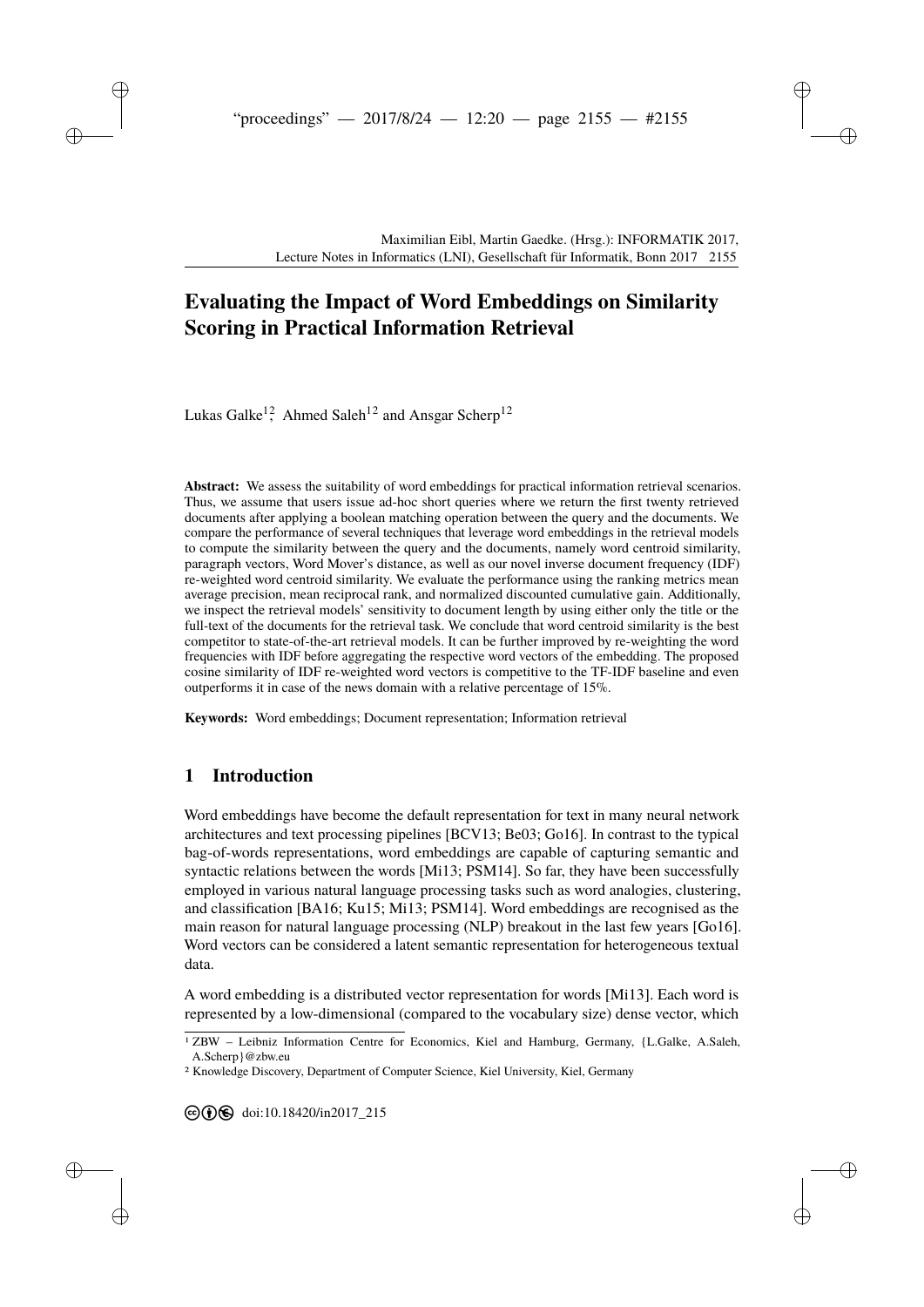#### 2 Lukas Galke, Ahmed Saleh and Ansgar Scherp 2156 Lukas Galke, Ahmed Saleh and Ansgar Scherp

is learned from raw text data. In several natural language processing architectures such as neural networks these representations serve as first layer for the conversion from raw tokens (words) to a more useful representation. The property that semantically related terms are clustered close to each other in the representation space proves the usefulness of this approach for classification and other NLP tasks. However, transferring the success of word embeddings to the ad-hoc Information Retrieval (IR) task is currently an active research topic. While embedding-based retrieval models could tackle the vocabulary mismatch problem by making use of the embedding's inherent similarity between distinct words, most of them struggle to compete with the prevalent strong baselines such as TF-IDF [\[SB88\]](#page-12-2) and BM25 [\[Ro92\]](#page-12-3).

The majority of practical information retrieval systems rely on an extended boolean model [\[MRS08;](#page-12-4) [SFW83\]](#page-12-5). Extended boolean models generalize both standard boolean models and vector space models. These extended boolean models are highly efficient, since the documents can be stored in an inverted index [\[MRS08\]](#page-12-4). Thus, the IR system stays responsive even if a huge amount of documents is indexed. Those practical IR systems employ a binary matching operation on the inverted index to reduce the set of documents, to which the similarity of the query is computed (see Figure [1\)](#page-1-0). We consider a practical ad-hoc IR task which is composed of two steps, matching and scoring [\[MRS08\]](#page-12-4). In the matching step, documents of the corpus are matched against a query. Typically, this is conducted by (binary) term co-occurrence, i. e., either the document contains at least one term of the query or not (boolean OR query). In the scoring step, the matched documents are ranked according to their relevance to the query. As these core IR tasks are different from other NLP tasks, the incorporation of word embeddings is challenging. Since we evaluate the suitability of embedding-based retrieval models in a practical context, we keep the matching operation fixed for all experiments and concentrate on investigating the impact of the similarity scoring operation. Additionally, we restrict ourselves to purely unsupervised models, i. e., we do not employ any relevance information. Please note that every retrieval model can in principle be improved by using query-relevance information. We also do not employ pseudo-relevance feedback since it is typically not applied in a practical IR setting  $<sup>1</sup>$  $<sup>1</sup>$  $<sup>1</sup>$ .</sup>

<span id="page-1-0"></span>

Fig. 1: A simplified information retrieval system.

In this paper, we compare and evaluate several similarity metrics for query-document pairs using word embeddings and assess their suitability in a practical IR setting. The considered

<span id="page-1-1"></span><sup>1</sup> Pseudo-relevance feedback is not included in Apache Lucene, thus SOLR and Elasticsearch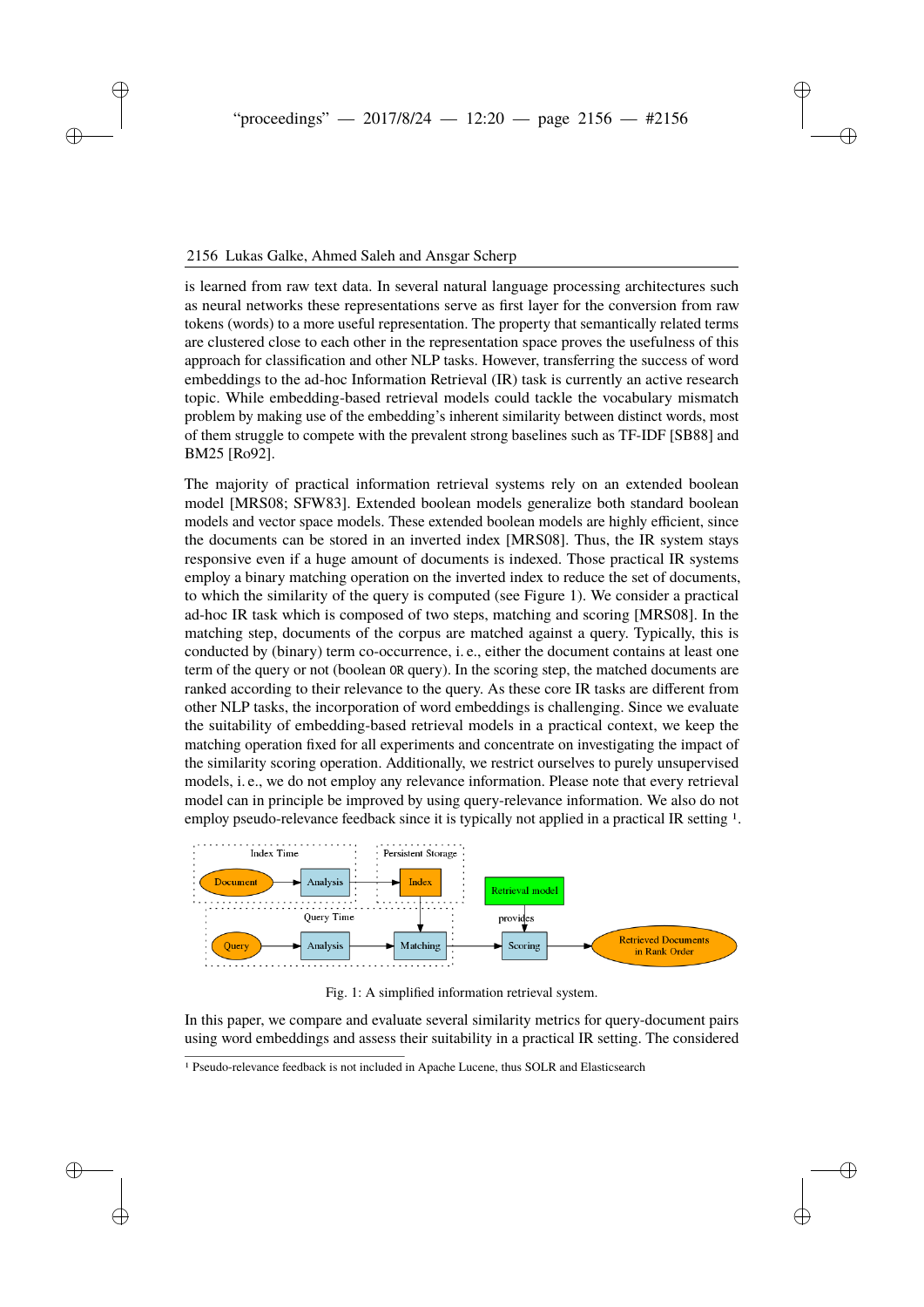approaches are word centroid similarity, a novel IDF re-weighted variant of word centroid similarity, Word Mover's distance [\[Ku15\]](#page-11-4), and paragraph vectors [\[LM14\]](#page-12-6). Practical IR systems allow treating the fields (title, full-text, date,  $\dots$ ) of a document differently. Thus, we analyze whether the performance of the embedding-based techniques depends on document length. In summary, we will answer the following research questions: *(1) Which embedding-based techniques are suitable for practical information retrieval? (2) How does their performance depend on the document's field, i. e. title vs full-text?*

The remainder is organized as follows: Subsequently, we discuss the related work. We describe our novel IDF re-weighted aggregation of word vectors and the associated word centroid similarity in Section [3.](#page-3-0) In Section [4,](#page-4-0) we describe the experiments and report the results in Section [5.](#page-7-0) We discuss our experimental results in Section [6,](#page-10-0) before we conclude.

# **2 Related Work**

Extended boolean models such as TF-IDF [\[SB88\]](#page-12-2) and Okapi BM25 [\[Ro92\]](#page-12-3) rely on bag-ofwords representations, re-weighted by inverse document frequency. While still considered as strong baselines, these models (along with others) struggle to deal with two typical difficulties of the IR task: *term dependencies* and *vocabulary mismatch* [\[MRS08\]](#page-12-4). The former means the independence assumption of terms does not hold in natural language, the latter describes the problem of disregarding semantically related terms, when exact matching fails. There are several probabilistic models that rely on language modeling. The documents are ranked either by each document language model's probability of generating the query or by the probability of generating the document, given the query language model [\[BBL99;](#page-11-5) [Hi98;](#page-11-6) [MLS99;](#page-12-7) [PC98\]](#page-12-8). The divergence from randomness retrieval model was shown to outperform BM25 consistently on several TREC collections [\[AR02\]](#page-11-7). The idea of distributed representations for documents goes back to singular value decomposition of the term-document matrix. It was extended with a probabilistic variant by Hofmann [\[Ho99\]](#page-11-8). Finally, Blei et al. [\[BNJ03\]](#page-11-9) proposed the probabilistic topic model Latent Dirichlet Allocation (LDA) in 2003. Bengio et al. [\[Be03\]](#page-11-1) first introduced a statistical language model based on neural networks, so-called neural net language models. These language models form the basis for word embeddings learned by a neural network. Mikolov et al. [\[Mi13\]](#page-12-0) proposed a neural network based word embedding (Word2Vec), in which the representations are learned by training to reconstruct each word's context (skip-gram model). The success of the Word2Vec model relies on skip-gram training with negative sampling, an efficient training algorithm (not involving dense matrix multiplication). Beside other word embeddings [\[CW08;](#page-11-10) [MH08;](#page-12-9) [TRB10\]](#page-12-10), it is notable that a word embedding can also be computed by directly factorizing the global co-occurrence matrix as done with GloVe [\[PSM14\]](#page-12-1). Le and Mikolov [\[LM14\]](#page-12-6) further extended the Word2Vec approach by adding representations of whole documents by paragraph vectors (Doc2Vec). Their experiments indicate that these distributed representations are useful for information retrieval tasks. However, the evaluation task is to find one relevant document out of three (given 80%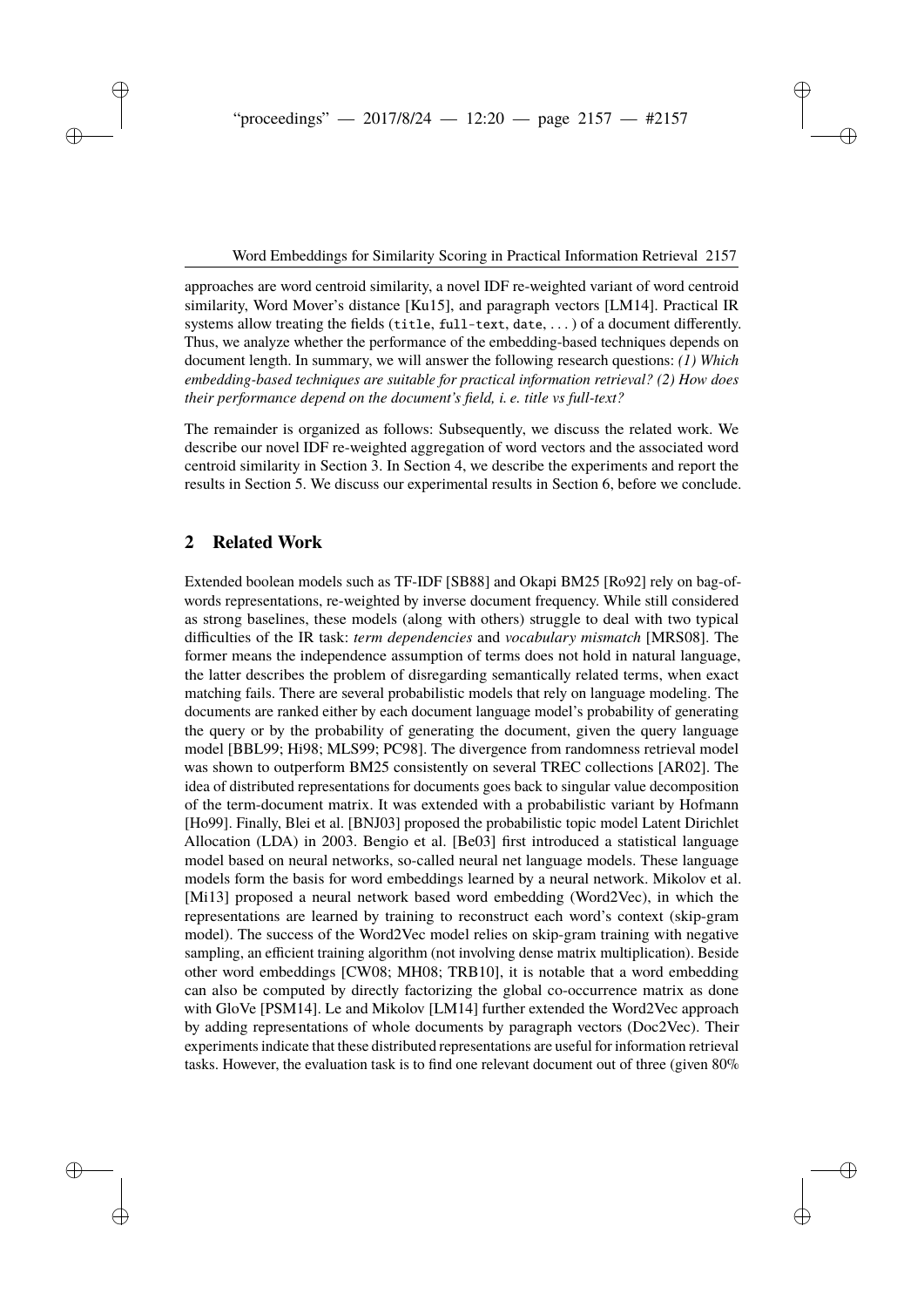training data), which is not a classical ad-hoc query task. Clinchant and Perronnin [\[CP13\]](#page-11-11) proposed a method for aggregating word vectors with the Fisher kernel to a document level. The authors applied their approach in ad-hoc retrieval outperforming Latent Semantic Indexing, but not TF-IDF or divergence from randomness. Zheng and Callan [\[ZC15\]](#page-12-11) learn to re-weight word embeddings using BM25 in a supervised context. Kusner et al. [\[Ku15\]](#page-11-4) proposed the Word Mover's distance, a similarity metric between documents based on word embeddings. Inspired by the Earth Mover's distance, the Word Mover's distances solves an optimization problem for the minimum cost of transportation between the words of two documents. The cost of moving from a single word to another is the cosine distance of their respective word vectors. Recently, Zamani and Croft [\[ZC16\]](#page-12-12) proposed embedding based query language models, a dedicated retrieval technique based on word embeddings which thrives to tackle the vocabulary mismatch problem by incorporating word embeddings into query language models. They propose two methods for embedding-based query expansion as well as a method for embedding-based pseudo-relevance feedback.

#### <span id="page-3-0"></span>**3 IDF Re-weighted Aggregation of Word Vectors**

In the following, we describe how word embeddings can be leveraged for information retrieval. The desired similarity score between the query and the documents can be obtained by aggregating the word vectors to their centroid and computing the cosine distance.

**Word centroid similarity (WCS)** Given the term occurrence matrix  $X \in \mathbb{R}^{n \times k}$  (*n* documents over a vocabulary of *k* words) and a word embedding  $W \in \mathbb{R}^{k \times h}$  with word vectors of size *h*. The value  $X_{ij}$  is the number of occurrences of word *j* in document *i*. The row *j* of matrix W is the word vector corresponding to column *j* of X. To compute the centroids, we first normalize each row  $i$  of  $X$  to unit  $L2$ -norm (nBOW representation). Then, we obtain the word centroid representation of the documents by matrix multiplication  $C = X \cdot W$ ,  $C \in \mathbb{R}^{n \times h}$ . Now, the cosine similarity of the query to the centroids provides a notion of similarity:

$$
\text{WCS}(q, i) = \frac{(\boldsymbol{q}^T \cdot \boldsymbol{W}) \cdot \boldsymbol{C}_i}{\left\| \boldsymbol{q}^T \cdot \boldsymbol{W} \right\| \cdot \left\| \boldsymbol{C}_i \right\|}
$$

The employed norm  $||\cdot||$  is the L2-norm. Given a query, the documents are ranked by descending cosine similarity to the query. In case of length-normalized word frequency vectors, the resulting ranking of word centroid similarity is equivalent to the one of word centroid distance mentioned by Kusner et al. [\[Ku15\]](#page-11-4).

As an example for the desired benefit of employing a word embedding, consider a document containing a high amount of occurrences of the word automobile and query consisting of the term car. The document would be scored by the TF-IDF retrieval model relatively low since the term car does not occur frequently in the document. WCS would score the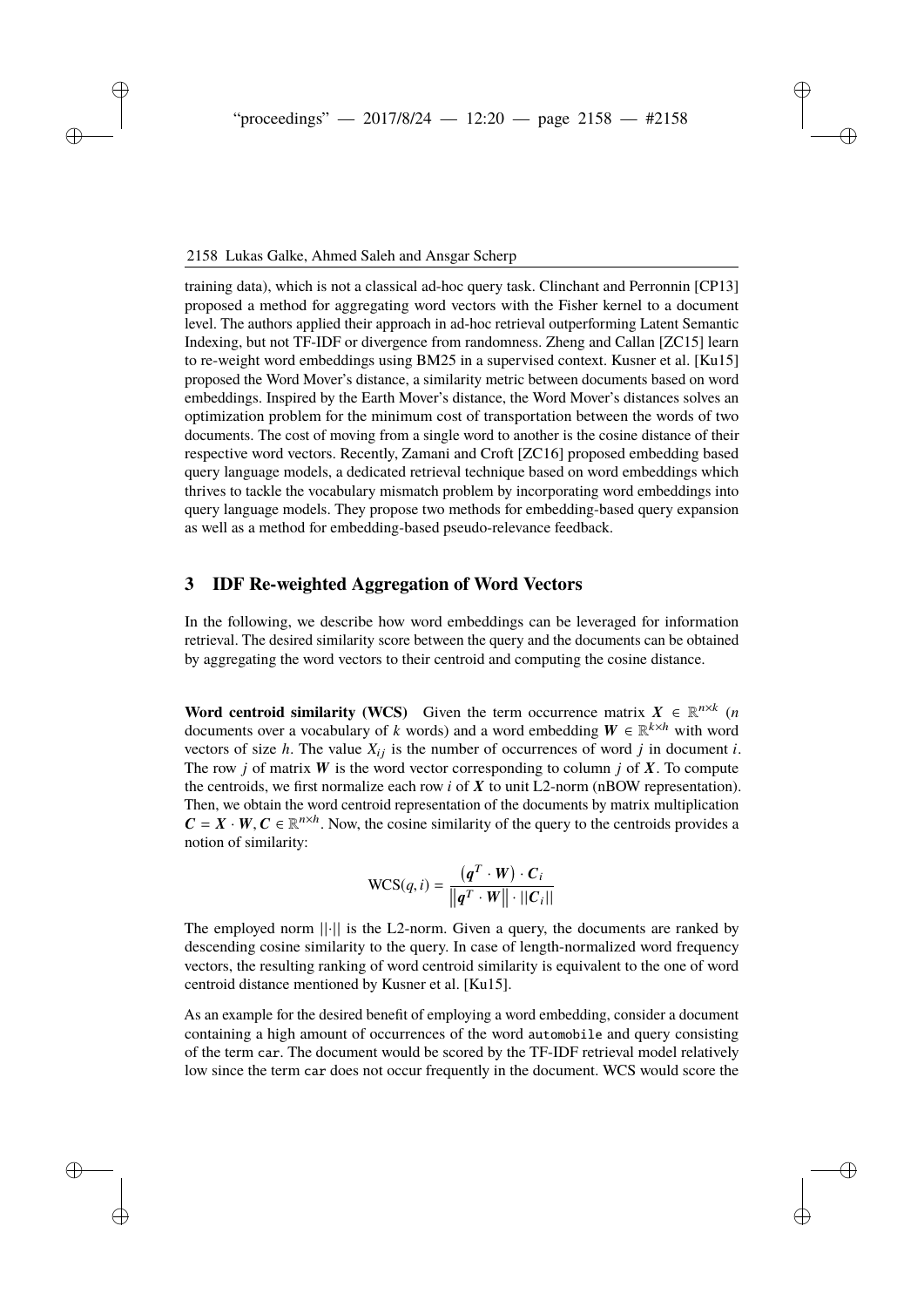document higher because the vector representations for car and automobile are close to each other in the embedding space (cosine similarity of .58 in the considered Word2Vec model).

**IDF re-weighted word centroid similarity (IWCS)** In addition, we propose a novel variant of the WCS, where the documents' bags of words are re-weighted by inverse document frequency as in TF-IDF, before the centroids are computed. Consider a bagof-words representation  $X$  of the documents, where  $X_{ij}$  corresponds to the number of occurrences of word *i* in document *j*. We first re-weight X with respect to inverse document frequency:

$$
X'_{ij} = X_{ij} \cdot \text{idf}(j)
$$
  
 
$$
\text{idf}(j) = \log \frac{1+n}{1 + \text{df}(D, j)}
$$

The document frequency  $df(D, i)$  is the number of documents that contain word *j*. Then, we again normalize the rows of X to unit L2-norm and compute the centroids:  $C =$  $X' \cdot W$ ,  $C \in \mathbb{R}^{n \times h}$ . Finally, we compute the cosine similarity to the query and rank the results in descending order (as in the WCS case).

**Re-ranking via Word Mover's distance (IWCS-WMD)** The Word Mover's distance [\[Ku15\]](#page-11-4) (WMD) is a distance metric between two documents. The cumulative cost of moving the words of one document to another document is minimized. The cost function for moving from one word to another is defined as the euclidean distance between the word vectors  $c(i, j) = ||W_i - W_j||_{L^2}$ . For each query, we compute the WMD to all documents and rank the results in ascending order. In addition, we also evaluate a variant which takes the top *k* documents returned by IWCS and re-ranks them according to Word Mover's distance (IWCS-WMD).

#### <span id="page-4-0"></span>**4 Experimental Setup**

We desribe the experimental setup and preprocessing, used datasets, and evaluation metrics. The data flow is visualized in Figure [2.](#page-5-0)

**Tasks and Preprocessing** Given a collection of documents *D*, a set of queries *Q* and relevance scores for each query-document pair  $\mathcal{R}: Q \times D \to \mathbb{N}$  (the gold standard), the task is to return a ranked list of *k* (preferably) relevant documents. We evaluate these results according to R. The values of R are restricted to binary  $\{0, 1\} \subset \mathbb{N}$ . Since we are interested in the performance of the retrieval models in a practical setting, we perform a disjunctive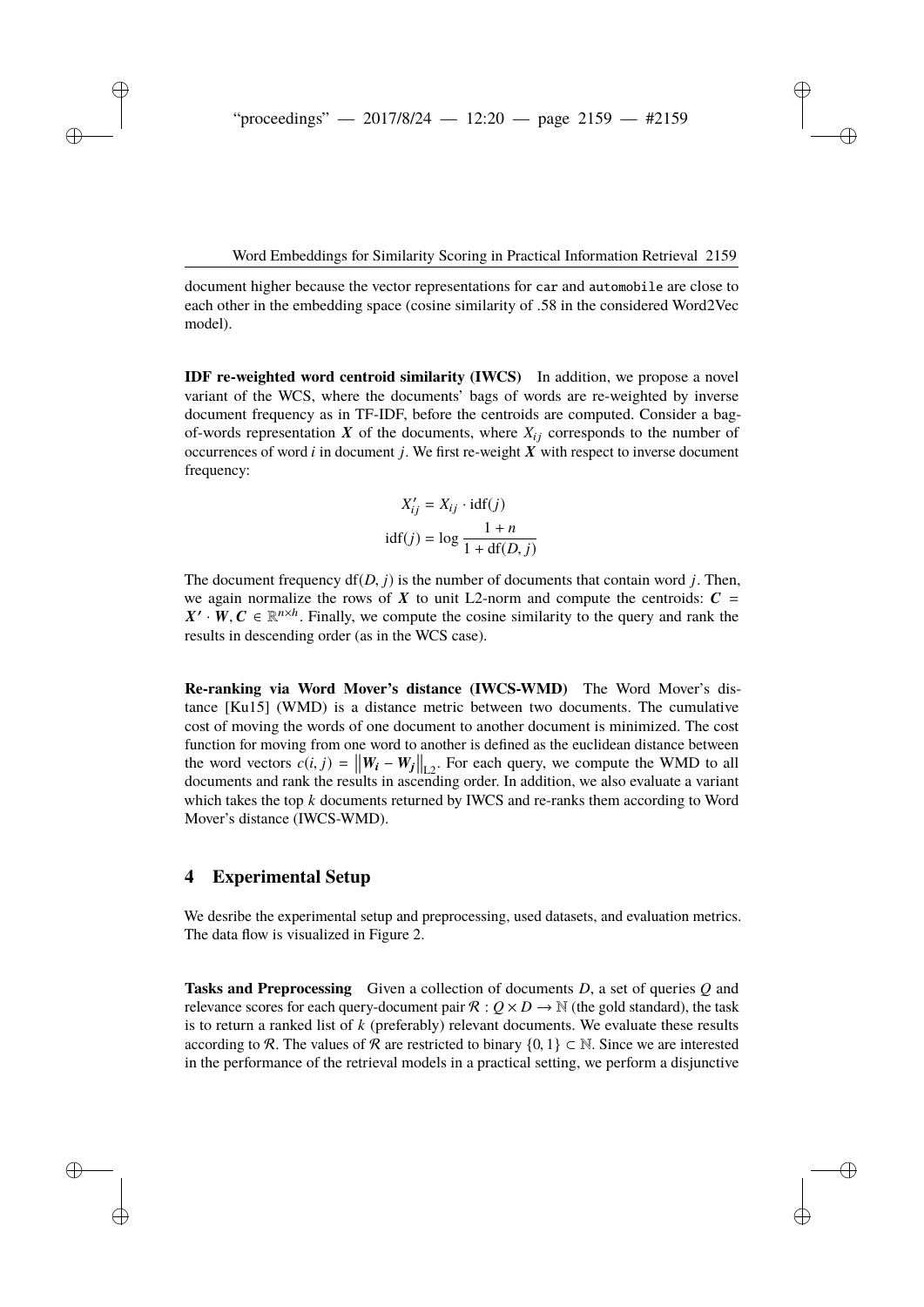

#### <span id="page-5-0"></span>6 Lukas Galke, Ahmed Saleh and Ansgar Scherp 2160 Lukas Galke, Ahmed Saleh and Ansgar Scherp

Fig. 2: Data flow graph for a single configuration. Folder shapes indicate persisent data. Rectangular shapes indicate methods and algorithms. Each path from query to result resembles a row in the result tables. As an example, IDF re-weighted Word Centroid Similarity is highlighted in bold (blue edges).

boolean matching operation and do not make any assumptions about the queries when indexing documents. Considering the analysis procedure of documents and queries, we use the same preprocessing steps for all retrieval models: First, we transform the raw string into lower case. Second, we tokenize the string by splitting it into words of at least two word-characters length, while treating any non-word character as delimiter. Finally, we remove common English stop words. To keep complexity under control, we do not apply stemming and only consider uni-gram models. Furthermore, we do **not** remove queries that contain out-of-vocabulary words. In this setting, we compare the performance of the embedding-based retrieval models with respect to the document fields title, abstract, and full-text using either short or long queries. We evaluate the embedding-based retrieval models WCS, IWCS, WMD, IWCS-WMD as described above. In addition, we evaluate paragraph vector (Doc2Vec) inferencing [\[LM14\]](#page-12-6).

**Datasets** The *NTCIR2 dataset* [\[01\]](#page-11-12) consists of 134, 978 documents and 49 topics. The documents are composed of a title (e. g., "Development and Evaluation of Parallel Computer System Specific for Monte Carlo Device Simulation") and an abstract field. The topics consist of the fields title, description and narrative. From these we use the title as *short* query (such as "XML") and the description as *long* query (such as "Papers about natural language processing using XML"). Additionally, two sets of relevance scores are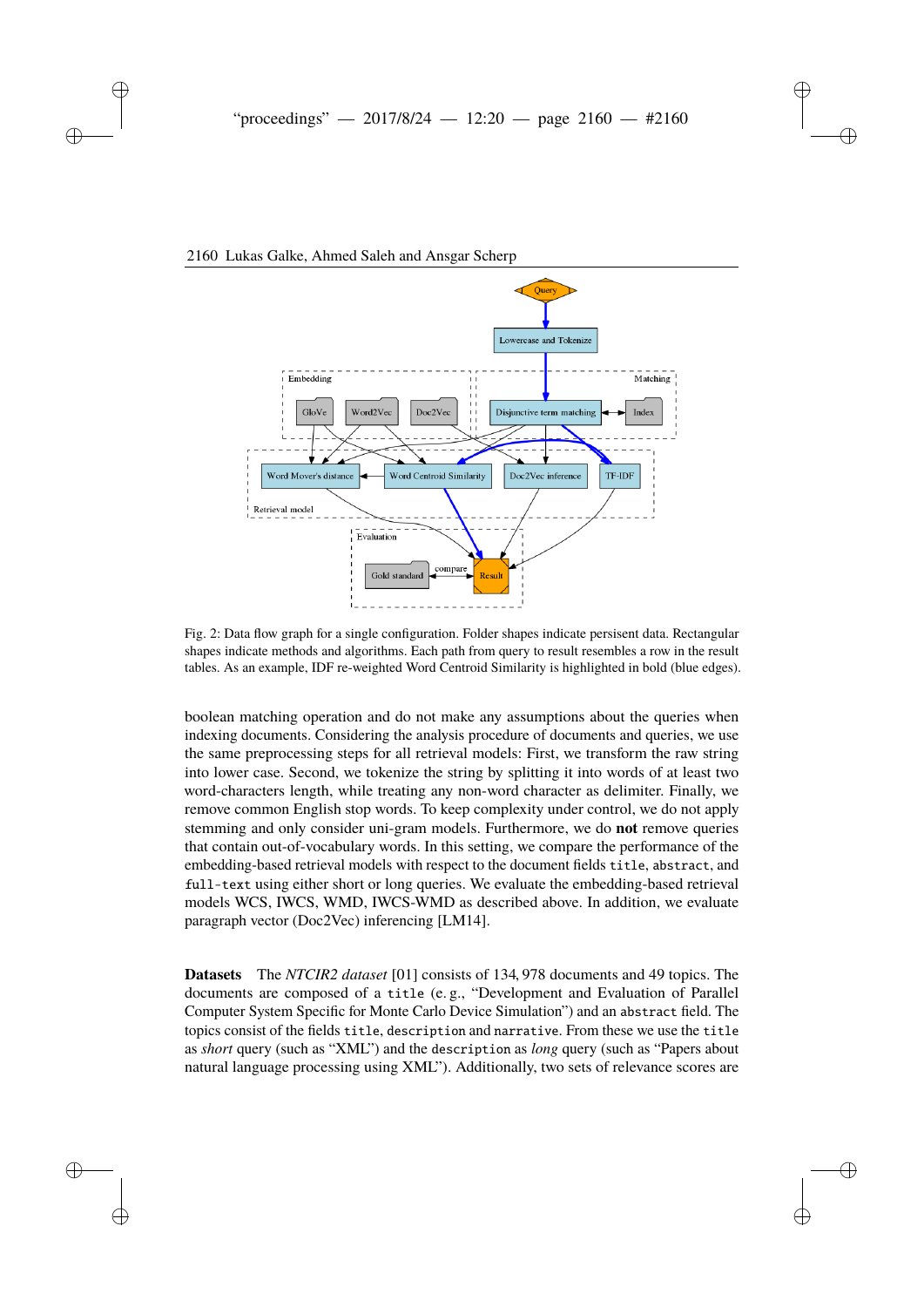provided that associate topics and documents (boolean). From these we chose the second set of relevance scores rel2 with on average 43.6 (SD: 48.8) relevant documents per query. The relevance scores of the first set are always included in the second set. This results in a higher diversity for the ranking task. The relevancy judgments are not complete, i. e., there are as usual many query-document pairs for which no judgment is given. We assign these documents a relevancy of zero, when evaluating the models.

The *Economics dataset* consists of 61, 792 scientific documents in the field of economics. It has 4, 518 topics with an average of 72.98 (SD: 329) relevant documents per query. The documents consist of publications such as "The art of compromise" or "Contagious capitalism", As topics, we use the concepts of a thesaurus in economics, the Standard Thesaurus Wirtschaft<sup>[2](#page-6-0)</sup> (STW) of ZBW. A concept in the STW thesaurus consists of one preferre, label and several alternative label. We employ the preferred labels of the concepts as queries (e. g., "sustainable energy supplies"). Each document of the collection is manually annotated (by domain experts) with a set of concepts. Hence, we consider a document being relevant to a topic, if and only if the document is annotated with the corresponding concept.

The *Reuters dataset* consists of 100, 000 documents (random sample from Reuters RCV-1 [\[Le04\]](#page-11-13)) and 102 topics from the news domain. The headlines of the news articles (e. g., "GERMANY: German institute sees slack consumer demand") are considered titles. The documents were manually annotated with one or more of the topics. On average, there are 3, 143 (SD: 6, 316) relevant documents per topic. Each document consists of a title and a full-text field. The descriptor label of a topic consists of two to three words (e. g., "energy markets", "crime, law enforcement"). We employ these descriptor labels as query. The assignment of the label to the document resembles relevancy.

**Embedding Models** Following the results of Mikolov et al. [\[Mi13\]](#page-12-0) and Kusner et al. [\[Ku15\]](#page-11-4), employing a well-trained general purpose embedding model is preferable over a corpus-specific model (caused by the surplus in diversity of contexts for each word during training). For this reason, and for the sake of a consistent comparison over the datasets, we employ pre-trained general-purpose word embeddings. Thus, the evaluation is not sensitive to the dataset and its specific training procedure (hyper-parameters are often sensitive to the training corpus). As representative for Word2Vec, we employ the popular GoogleNews model (300 dimensions trained on  $100 \cdot 10^9$  tokens, vocabulary size of  $3 \cdot 10^6$ ). For GloVe we employ a similar model ([3](#page-6-1)00 dimensions trained on  $840 \cdot 10^9$  tokens of Common Crawl<sup>3</sup>, vocabulary size of  $2.2 \cdot 10^6$ ). As Doc2Vec model, we consult a model trained on Wikipedia articles with a vocabulary size of  $3 \cdot 10^6$ .

Please note, from pre-experiments we know that ignoring out-of-vocabulary words results in better overall performance than initializing them with random vectors or up-training the missing words (up to 100 epochs of up-training with unmodified original vectors).

<span id="page-6-0"></span>2 <zbw.eu/stw>

<span id="page-6-1"></span><sup>3</sup> A dataset of crawled web data from <https://commoncrawl.org/>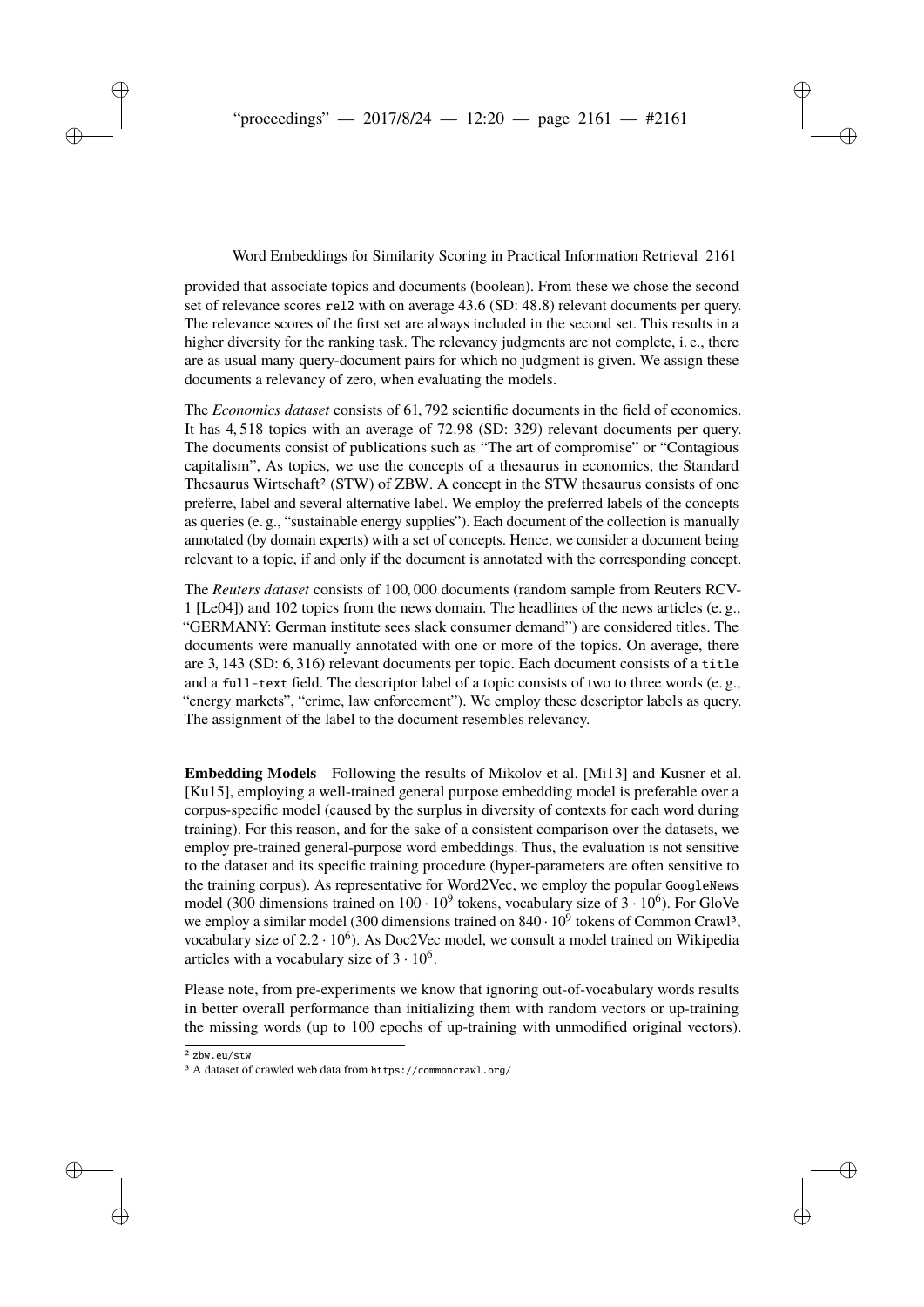We can furthermore report, that the recently proposed All-but-the-Top embedding postprocessing [\[MBV17\]](#page-12-13) did not improve the retrieval results.

**Evaluation Metrics** We consider three evaluation metrics: mean average precision (MAP), mean reciprocal rank (MRR), and normalized discounted cumulative gain (NDCG). For all metrics, we limit the considered documents to the top  $k = 20$  retrieved documents. This reflects the typical user behavior in a practical web search task. Let *D* be the set of documents, Q the set of queries, and  $\mathcal{R}: Q \times D \to N$  the relevance score of a document for a query. Then a retrieval model can be described as  $M: Q \to D^k, q \mapsto y$  with  $y \in D^k$ being the top-*k* retrieved documents in rank order. Thus the multi-set of results for queries *Q* and a retrieval model *M* can be written as:

$$
R_{M,Q} = \{ (\mathcal{R}(q,d))_{d \in M(q)} \mid q \in Q \}
$$

For a proper definition of the metrics, we operate on the relevance scores  $r \in R_{M,O}$ . Precision is defined as the fraction of retrieved documents that are relevant and number of retrieved documents: Precision $(r, k) = \frac{|\{r_i \in r | r_i > 0\}|}{k}$ . The average precision (AP) is computed over the precision values, limited to the top  $i = 1, ..., k$  retrieved documents:  $AP(r, k) = \frac{1}{k} \sum_{i=1}^{k} P(r_i(r, k) - r_i)$  *i*). The mean overage precision (*MAP*) is then aggregated over  $\frac{1}{|r|} \sum_{i=1}^{k}$  Precision( $(r_1, \ldots, r_i)$ , *i*). The *mean average precision (MAP)* is then aggregated over the query set *Q*. The reciprocal rank of a query's result is the fraction of the index of the first relevant document RR $(r) = \frac{1}{\min\{i\mid r_i > 0\}}$ . In case none of the retrieved documents is relevant, the reciprocal rank is set to zero. The respective aggregation over the query set is the *mean reciprocal rank (MRR)*. We compute the *normalized discounted cumulative gain (NDCG)* for a single result list as follows:  $DCG(r, k) = r_1 + \sum_{i=2}^{k} \frac{r_i}{\log_2 i}$ ,  $NDCG_q(r, k) = \frac{DCG(r, k)}{IDCG_{q, R, k}}$  $\text{IDCG}_{q, R, k}$ where IDCG<sub>a,R,k</sub> is the best possible (ideal) DCG value for the specific query *q* with respect to the gold standard  $\mathcal{R}$ . In case there are more relevant documents than  $k$ , the IDCG is also computed on the truncated optimal results. We average NDCG over the queries.

#### <span id="page-7-0"></span>**5 Results**

Considering the results for the *NTCIR2 dataset*, we inspect four configurations of either the title or the abstract field and either short or long queries (See Table [1\)](#page-8-0). We observe that using the title field leads to better results in all metrics and for all techniques (except for Doc2Vec). In case of short queries, both variants of the Word Mover's distance (WMD, IWCS-WMD) perform consistently worse than IWCS as a query-document similarity (compare .41 to .35 and .38 to .30 MAP). In case of long queries and the title field, the IWCS-WMD with the GloVe model attained the highest MAP value .42, .02 higher than the one of the baseline and 0.01 higher than IWCS with the Word2Vec model. Still, in case of the abstract field, the MAP value of IWCS with the Word2Vec model (.36) is higher than the WMD re-ranked variants (.30 and .35, respectively). The TF-IDF baseline is outperformed by IWCS in terms of MAP in 3 out of 4 configurations. Still, the margin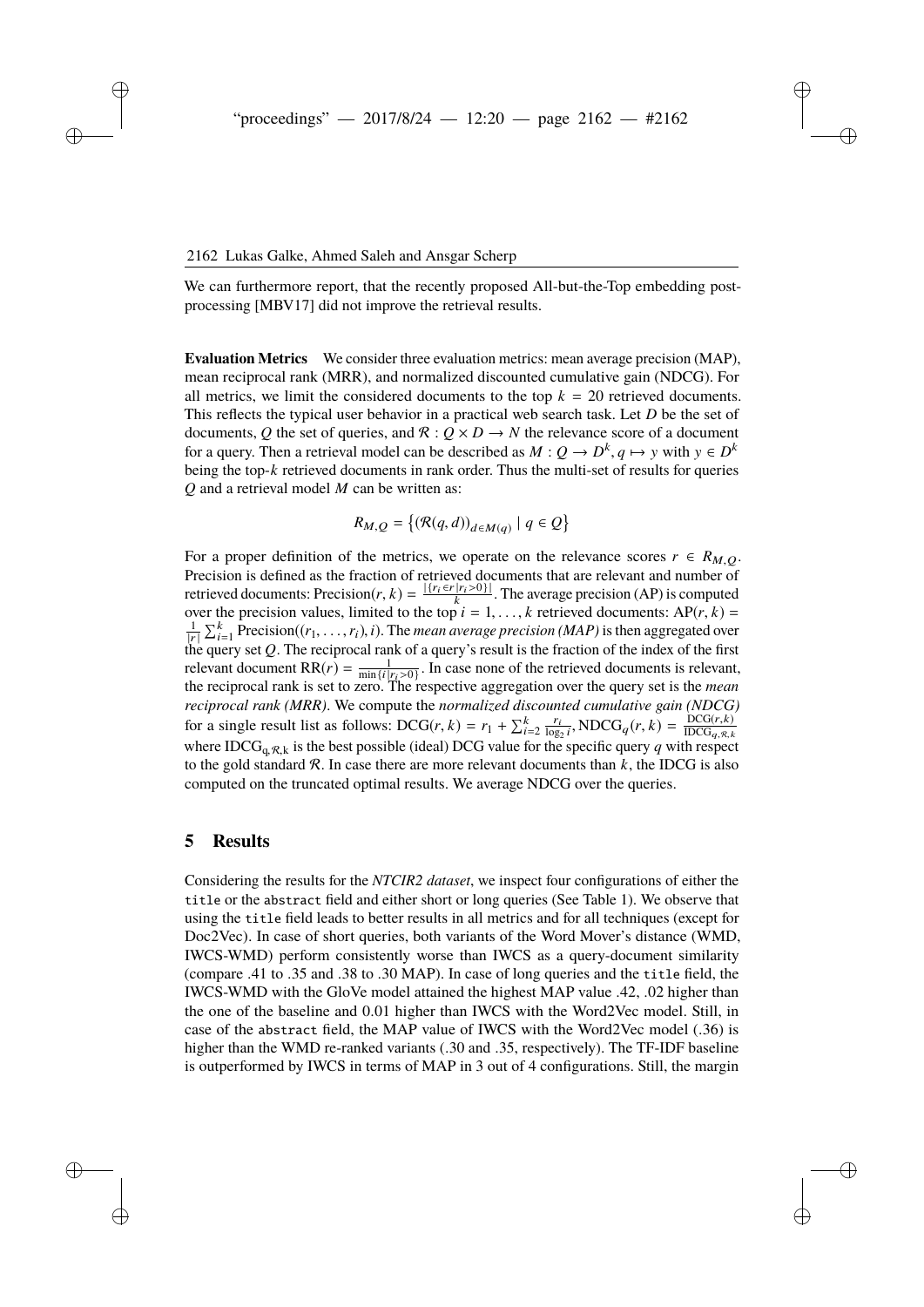is rather small (ranging from .01 to .02). In terms of MRR, the baseline could only be outperformed in one configuration by IWCS with a difference of .01. The NDCG values of the baseline are not reached by any embedding-based retrieval model.

<span id="page-8-0"></span>Tab. 1: Results for the NTCIR2 dataset using either the title or the abstract field with respect to the evaluation metrics MAP, MRR, and NDCG, limited to  $k = 20$  retrieved documents. The embedding-based retrieval models are used with Word2Vec (W2V) and Glove (GLV).

| Field                                          |            | title      |               |            | abstract   |             |
|------------------------------------------------|------------|------------|---------------|------------|------------|-------------|
| Metric                                         | <b>MAP</b> | <b>MRR</b> | <b>NDCG</b>   | <b>MAP</b> | <b>MRR</b> | <b>NDCG</b> |
|                                                |            |            | short queries |            |            |             |
| TF-IDF                                         | .46(.38)   | .55(.45)   | .19(.18)      | .35(.37)   | .41(.43)   | .18(.20)    |
| WCS <sub>GLV</sub>                             | .37(.36)   | .42(.42)   | .16(.18)      | .29(.31)   | .40(0.43)  | .15(.17)    |
| WCS <sub>W2V</sub>                             | .33(.34)   | .35(.38)   | .14(.16)      | .33(.35)   | .39(.43)   | .13(.15)    |
| <b>IWCS<sub>GLV</sub></b>                      | .41(.36)   | .49(.44)   | .18(.18)      | .32(.32)   | .39(.41)   | .17(.18)    |
| IWCS <sub>W2V</sub>                            | .38(.35)   | .45(.43)   | .17(0.18)     | .36(.34)   | .42(.41)   | .17(0.18)   |
| <b>IWCS-WMD<sub>GLV</sub></b>                  | .35(.32)   | .40(.38)   | .17(.17)      | .35(.36)   | .41(.42)   | .17(.18)    |
| IWCS-WMD <sub>W2V</sub>                        | .30(.31)   | .34(.37)   | .15(.17)      | .29(.32)   | .33(.39)   | .15(.17)    |
| <b>WMD<sub>GLV</sub></b>                       | .25(.33)   | .27(.37)   | .11(.17)      | .18(.27)   | .21(.33)   | .08(.14)    |
| WMD <sub>W2V</sub>                             | .27(.35)   | .29(.40)   | .11(.16)      | .22(.29)   | .24(.34)   | .10(.14)    |
| D2V                                            | .27(.32)   | .33(.39)   | .13(.16)      | .29(.34)   | .35(.42)   | .13(.16)    |
|                                                |            |            | long queries  |            |            |             |
| <b>TF-IDF</b>                                  | .40(.29)   | .51(.39)   | .20(.15)      | .35(.32)   | .47(.43)   | .20(.21)    |
| <b>WCS<sub>GLV</sub></b>                       | .29(.29)   | .38(.41)   | .15(.16)      | .27(.26)   | .35(.37)   | .14(.14)    |
| WCS <sub>W2V</sub>                             | .30(.26)   | .38(.38)   | .15(.15)      | .30(.32)   | .37(.41)   | .13(.14)    |
| $\mathop{\textit{IWCS}\xspace}_{\textit{GLV}}$ | .37(.34)   | .45(.43)   | .17(0.16)     | .33(.30)   | .44(.41)   | .16(.16)    |
| IWCS <sub>W2V</sub>                            | .41(.35)   | .50(.41)   | .19(0.15)     | .36(.33)   | .47(.43)   | .17(.16)    |
| <b>IWCS-WMD<sub>GLV</sub></b>                  | .42(.36)   | .50(.44)   | .17(0.14)     | .30(.30)   | .37(.38)   | .17(.18)    |
| <b>IWCS-WMD<sub>W2V</sub></b>                  | .40(.31)   | .51(.41)   | .18(.14)      | .35(.34)   | .40(.41)   | .16(.16)    |
| <b>WMD<sub>GLV</sub></b>                       | .10(.22)   | .12(.26)   | .04(.08)      | .12(.21)   | .14(.25)   | .06(.10)    |
| WMD <sub>W2V</sub>                             | .22(.33)   | .25(.39)   | .08(.11)      | .30(.32)   | .37(.41)   | .13( .14)   |
| D2V                                            | .24(.31)   | .27(.37)   | .11(.16)      | .16(.25)   | .19(0.31)  | .08(.11)    |

For the *Economics dataset* (see Table [2\)](#page-9-0), we observe that once again the retrieval over titles yields consistently higher metric values in terms of MAP, MRR, and NDCG. Considering the title field, the IWCS is similar to the baseline in terms of MAP (.37). The MRR and NDCG values attained by IWCS are slightly higher than the ones of WCS (.01). In case of full-text, no embedding-based technique could outperform the baseline. Doc2Vec inference is the closest competitor with .28 compared to .34 MAP of the baseline. We canceled the experiments with Word Mover's distance related techniques on the full-text after 200 hours. The computational effort disqualifies them for being suitable for full-text retrieval in practice.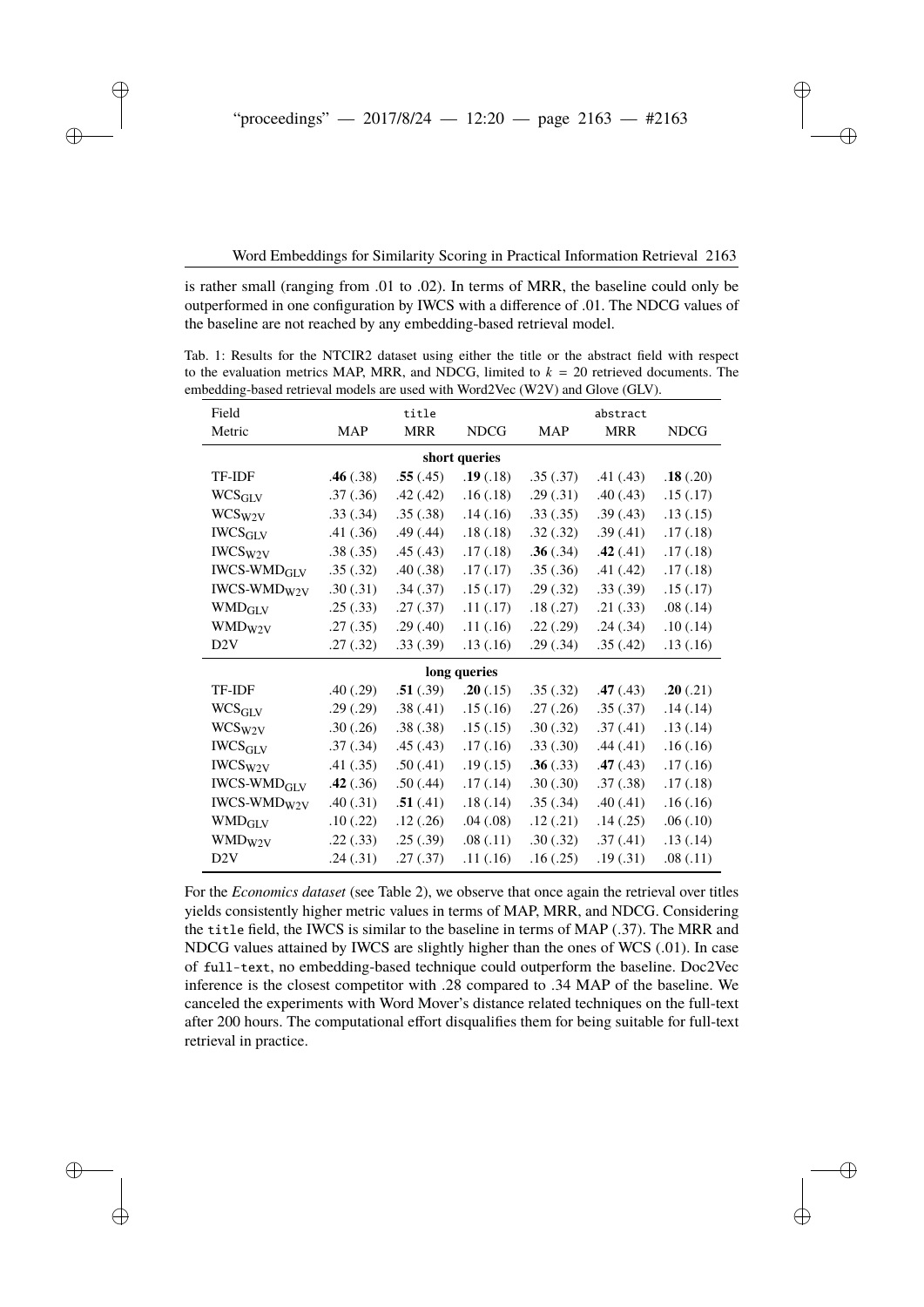| Field                     |          | title      |             |                | full-text  |             |
|---------------------------|----------|------------|-------------|----------------|------------|-------------|
| Metric                    | MAP      | <b>MRR</b> | <b>NDCG</b> | <b>MAP</b>     | <b>MRR</b> | <b>NDCG</b> |
| TF-IDF                    | .37(.38) | .42(.44)   | .26(.30)    | .34(.35)       | .40(0.43)  | .26(.30)    |
| <b>WCS<sub>GLV</sub></b>  | .36(.37) | .42(.44)   | .25(.29)    | .21(.29)       | .25(.36)   | .13(.19)    |
| $WCS_{W2V}$               | .36(.37) | .41(.43)   | .25(.29)    | .26(.31)       | .32(.40)   | .19(.24)    |
| <b>IWCS<sub>GLV</sub></b> | .37(.37) | .43(.43)   | .26(.29)    | .23(.30)       | .28(.37)   | .16(.22)    |
| $IWCS_{W2V}$              | .37(.37) | .43(.43)   | .27(.30)    | .26(.31)       | .32(.40)   | .19(.24)    |
| $IWCS-WMDGLY$             | .33(.35) | .38(.41)   | .25(.28)    | did not finish |            |             |
| $IWCS-WMDW2V$             | .32(.34) | .36(.41)   | .25(.28)    | did not finish |            |             |
| <b>WMD<sub>GLV</sub></b>  | .28(.34) | .32(.41)   | .19(.27)    | did not finish |            |             |
| WMD <sub>W2V</sub>        | .27(.34) | .31(.41)   | .19(.27)    | did not finish |            |             |
| D <sub>2</sub> V          | .30(.36) | .35(.42)   | .21(.28)    | .28(.31)       | .33(.39)   | .22(.26)    |

<span id="page-9-0"></span>Tab. 2: Results for the Economics dataset using either the title or the full-text field with respect to the evaluation metrics MAP, MRR, and NDCG, limited to  $k = 20$  retrieved documents. Again Word2Vec (W2V) and Glove (GLV) are used as embedding models for the embedding-based similarty metrics.

Considering the results for the *Reuters dataset* (see Table [3\)](#page-9-1), we observe that IWCS outperforms the baseline in case of the title as well as the full-text field. The IWCS attains a MAP of .60 compared to .52 of TF-IDF ( $\approx 15\%$  relative improvement). The results for the two embeddings Word2Vec and GloVe are more or less tied in all cases. In case of full-text with the Word2Vec model, re-weighting the top *k* documents with WMD could slightly improve the MAP (.56 compared to .55), while the NDCG is equal to one of IWCS and the MRR is slightly lower (.58 of TF-IDF compared to .60).

<span id="page-9-1"></span>

| Tab. 3: Results for the Reuters dataset using either the title or the full-text field with respect to the |
|-----------------------------------------------------------------------------------------------------------|
| evaluation metrics MAP, MRR, and NDCG, limited to $k = 20$ retrieved documents and use of the two         |
| embedding models Word2Vec (W2V) and Glove (GLV).                                                          |

| Field                         |            | title      |             |            | full-text  |             |
|-------------------------------|------------|------------|-------------|------------|------------|-------------|
| Metric                        | <b>MAP</b> | <b>MRR</b> | <b>NDCG</b> | <b>MAP</b> | <b>MRR</b> | <b>NDCG</b> |
| <b>TF-IDF</b>                 | .52(.35)   | .61(.43)   | .41(.32)    | .51(.37)   | .58(.43)   | .44(0.36)   |
| <b>WCS<sub>GLV</sub></b>      | .55(.31)   | .63(.40)   | .42(.29)    | .51(.33)   | .60(.41)   | .44(.33)    |
| WCS <sub>W2V</sub>            | .54(.33)   | .63(.41)   | .43(.31)    | .52(.35)   | .57(.41)   | .46(.35)    |
| <b>IWCS<sub>GLV</sub></b>     | .58(.31)   | .69(.39)   | .45(.29)    | .54(.34)   | .63(.41)   | .47(.33)    |
| IWCSW2V                       | .60(.33)   | .69(.40)   | .47(.32)    | .55(.35)   | .60(.41)   | .49(.36)    |
| <b>IWCS-WMD<sub>GLV</sub></b> | .54(.30)   | .62(.39)   | .43(.49)    | .55(.34)   | .61(.41)   | .46(.33)    |
| $IWCS-WMDW2V}$                | .54(.33)   | .58(.40)   | .44(.32)    | .56(.37)   | .58(.42)   | .49(.37)    |
| <b>WMD<sub>GLV</sub></b>      | .49(.32)   | .54(.39)   | .38(.29)    | .43(.32)   | .50(.41)   | .37(.31)    |
| $WMD_{W2V}$                   | .48(.34)   | .53(.41)   | .39(.31)    | .41(.34)   | .45(.41)   | .33(.32)    |
| D2V                           | .48(.32)   | .55(.41)   | .36(.30)    | .43(.33)   | .52(.43)   | .36(.32)    |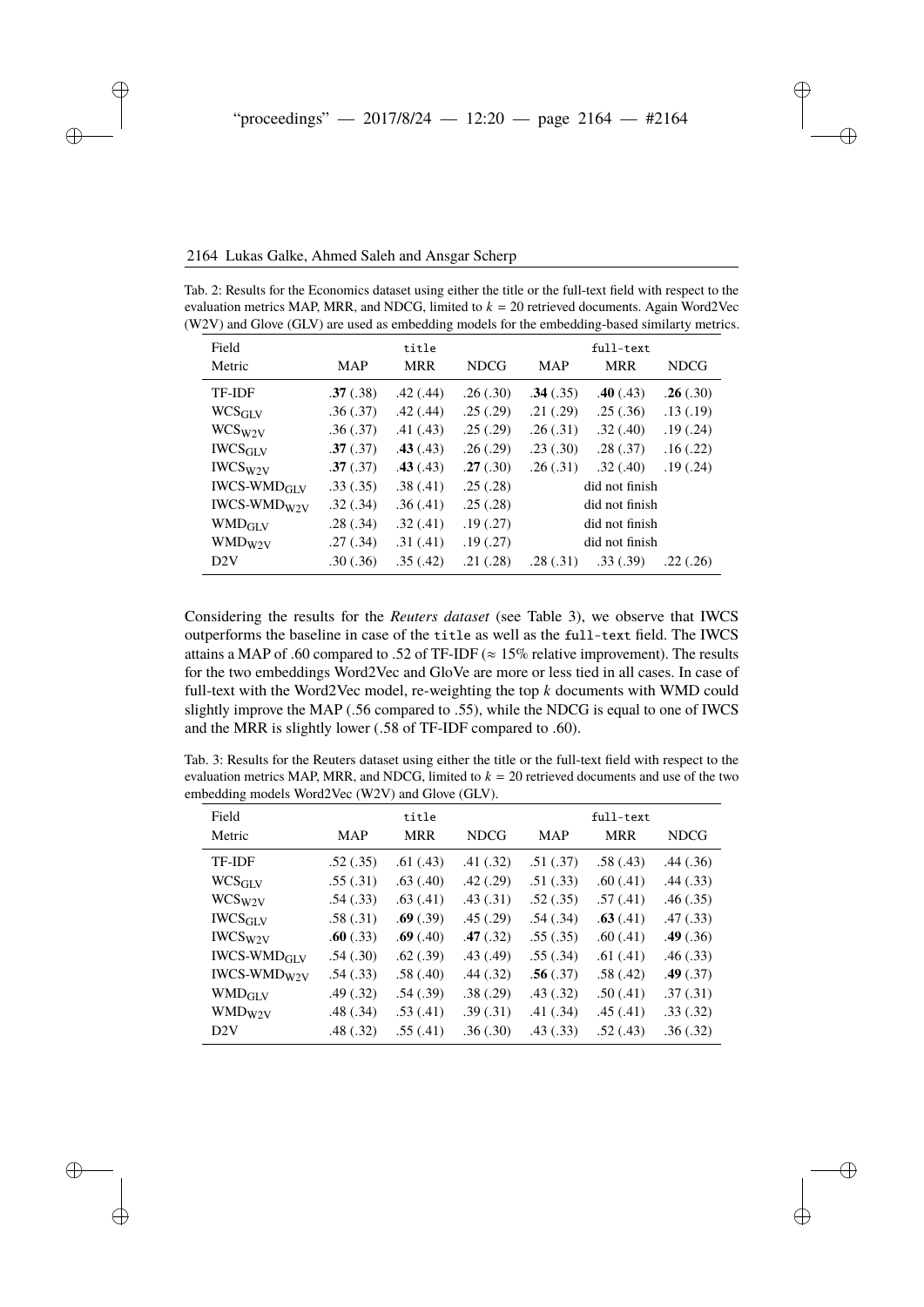### <span id="page-10-0"></span>**6 Discussion**

Aggregating the MAP values over all datasets, configurations, and embedding models, WCS attained a mean score of .36 (SD: .10), whereas our novel IWCS attains a value of .40 (.11)  $(\approx 11\%$  relative improvement). The TF-IDF baseline attains a value of .41 (.07). Word Mover's distance attained a value of .29 (.12), whereas the IWCS-WMD hybrid approach attains a value of .40 (.10). Doc2Vec attains an aggregated MAP score of .31 (.10). We conclude that WCS is the best-performing embedding-based retrieval model and can be extended by a IDF-reweighting (IWCS) to be competitive to the TF-IDF baseline.

For detailed inspection of the difference between the used embedding model, we aggregate the values of IWCS using Word2Vec and IWCS using GloVe. IWCS using Word2Vec attains an aggregated MAP score of .41 (.10), while IWCS using GloVe attains an aggregated MAP score of .39 (.11). Thus, the Word2Vec model is preferable for the investigated datasets. A theoretical benefit of the skip-gram negative sampling algorithm is that it can be used to incrementally learn vectors for out of vocabulary words. Considering the comparison of the document fields title, abstract, and full-text, we also aggregate the respective MAP values. The TF-IDF baseline on the title field attains a score of .44 (.06), whereas WCS and IWCS attain aggregated scores of .39 (.09) and .44 (.09), respectively. On the abstract and full-text fields, the aggregated MAP values are .39 (.07) for TF-IDF, .34 (.11) for WCS and .37 (.11) for IWCS. Thus, the IDF re-weighted aggregation of word vectors can be considered competitive to TF-IDF. The results indicate that embedding-based models especially seem to be advantageous on short texts, such as the title field of the documents.

# **7 Conclusion**

We confirm that word embeddings can be successfully employed in a practical information retrieval setting. The proposed cosine similarity of IDF re-weighted, aggregated word vectors is competitive to the TF-IDF baseline. Over all datasets, IWCS improves the performance of WCS by 11%. In case of the news domain, IWCS outperforms the TF-IDF baseline with a with a relative percentage of 15%.

**Reproducibility** The code for reproducing the experiments is available at [github.com/](github.com/lgalke/vec4ir) [lgalke/vec4ir](github.com/lgalke/vec4ir).

**Acknowledgment** This work was supported by the EU's Horizon 2020 programme under grant agreement H2020-693092 MOVING.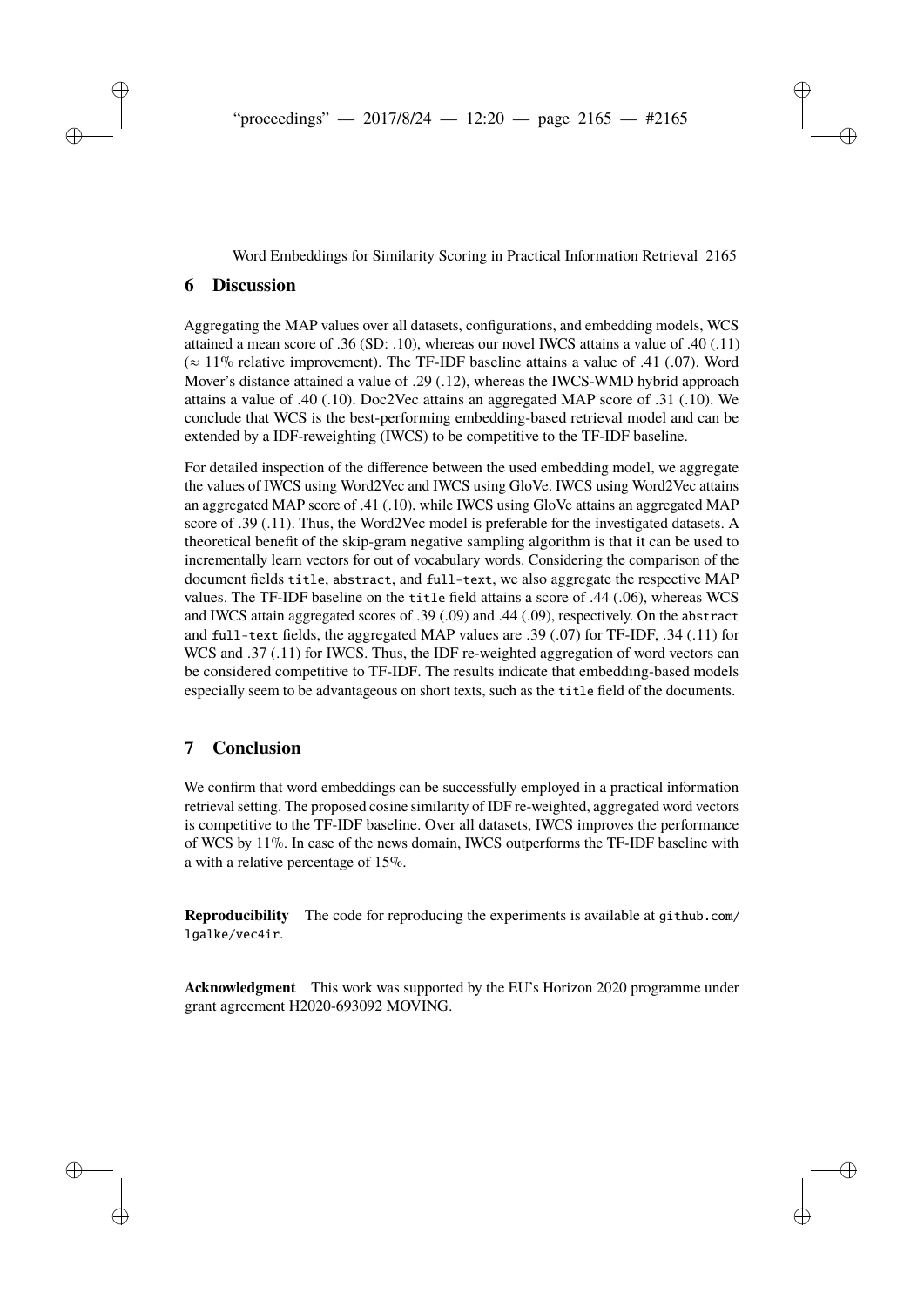# **References**

<span id="page-11-13"></span><span id="page-11-12"></span><span id="page-11-11"></span><span id="page-11-10"></span><span id="page-11-9"></span><span id="page-11-8"></span><span id="page-11-7"></span><span id="page-11-6"></span><span id="page-11-5"></span><span id="page-11-4"></span><span id="page-11-3"></span><span id="page-11-2"></span><span id="page-11-1"></span><span id="page-11-0"></span>

| [01]     | Proceedings of the Second Workshop Meeting on Evaluation of Chinese &<br>Japanese Text Retrieval and Text Summarization, NTCIR-2, Tokyo, Japan,<br>March 7-9, 2001, National Institute of Informatics (NII), 2001.                 |
|----------|------------------------------------------------------------------------------------------------------------------------------------------------------------------------------------------------------------------------------------|
| $[AR02]$ | Amati, G.; van Rijsbergen, C. J.: Probabilistic models of information retrieval<br>based on measuring the divergence from randomness. ACM Trans. Inf. Syst.<br>20/4, pp. 357-389, 2002.                                            |
| [BA16]   | Balikas, G.; Amini, M.: An empirical study on large scale text classification<br>with skip-gram embeddings. CoRR abs/1606.06623/, 2016.                                                                                            |
| [BBL99]  | Beeferman, D.; Berger, A. L.; Lafferty, J. D.: Statistical Models for Text Seg-<br>mentation. Machine Learning 34/1-3, pp. 177–210, 1999.                                                                                          |
| [BCV13]  | Bengio, Y.; Courville, A. C.; Vincent, P.: Representation Learning: A Review<br>and New Perspectives. IEEE Trans. Pattern Anal. Mach. Intell. 35/8, pp. 1798-<br>1828, 2013.                                                       |
| [Be03]   | Bengio, Y.; Ducharme, R.; Vincent, P.; Janvin, C.: A Neural Probabilistic<br>Language Model. Journal of Machine Learning Research 3/, pp. 1137-1155,<br>2003.                                                                      |
| [BNJ03]  | Blei, D. M.; Ng, A. Y.; Jordan, M. I.: Latent Dirichlet Allocation. Journal of<br>Machine Learning Research 3/, pp. 993-1022, 2003.                                                                                                |
| [CP13]   | Clinchant, S.; Perronnin, F.: Textual Similarity with a Bag-of-Embedded-Words<br>Model. In: ICTIR. ACM, p. 25, 2013.                                                                                                               |
| [CW08]   | Collobert, R.; Weston, J.: A unified architecture for natural language processing:<br>deep neural networks with multitask learning. In: ICML. Vol. 307. ACM<br>International Conference Proceeding Series, ACM, pp. 160-167, 2008. |
| [Go16]   | Goth, G.: Deep or shallow, NLP is breaking out. Commun. ACM 59/3, pp. 13–<br>16, 2016.                                                                                                                                             |
| [Hi98]   | Hiemstra, D.: A Linguistically Motivated Probabilistic Model of Information<br>Retrieval. In: ECDL. Vol. 1513. Lecture Notes in Computer Science, Springer,<br>pp. 569-584, 1998.                                                  |
| [Ho99]   | Hofmann, T.: Probabilistic Latent Semantic Indexing. In: SIGIR. ACM, pp. 50-<br>57, 1999.                                                                                                                                          |
| [Ku15]   | Kusner, M. J.; Sun, Y.; Kolkin, N. I.; Weinberger, K. Q.: From Word Embeddings<br>To Document Distances. In: ICML. Vol. 37. JMLR Workshop and Conference<br>Proceedings, JMLR.org, pp. 957-966, 2015.                              |
| [Le04]   | Lewis, D. D.; Yang, Y.; Rose, T. G.; Li, F.: RCV1: A New Benchmark Collection<br>for Text Categorization Research. Journal of Machine Learning Research 5/,<br>pp. 361-397, 2004.                                                  |